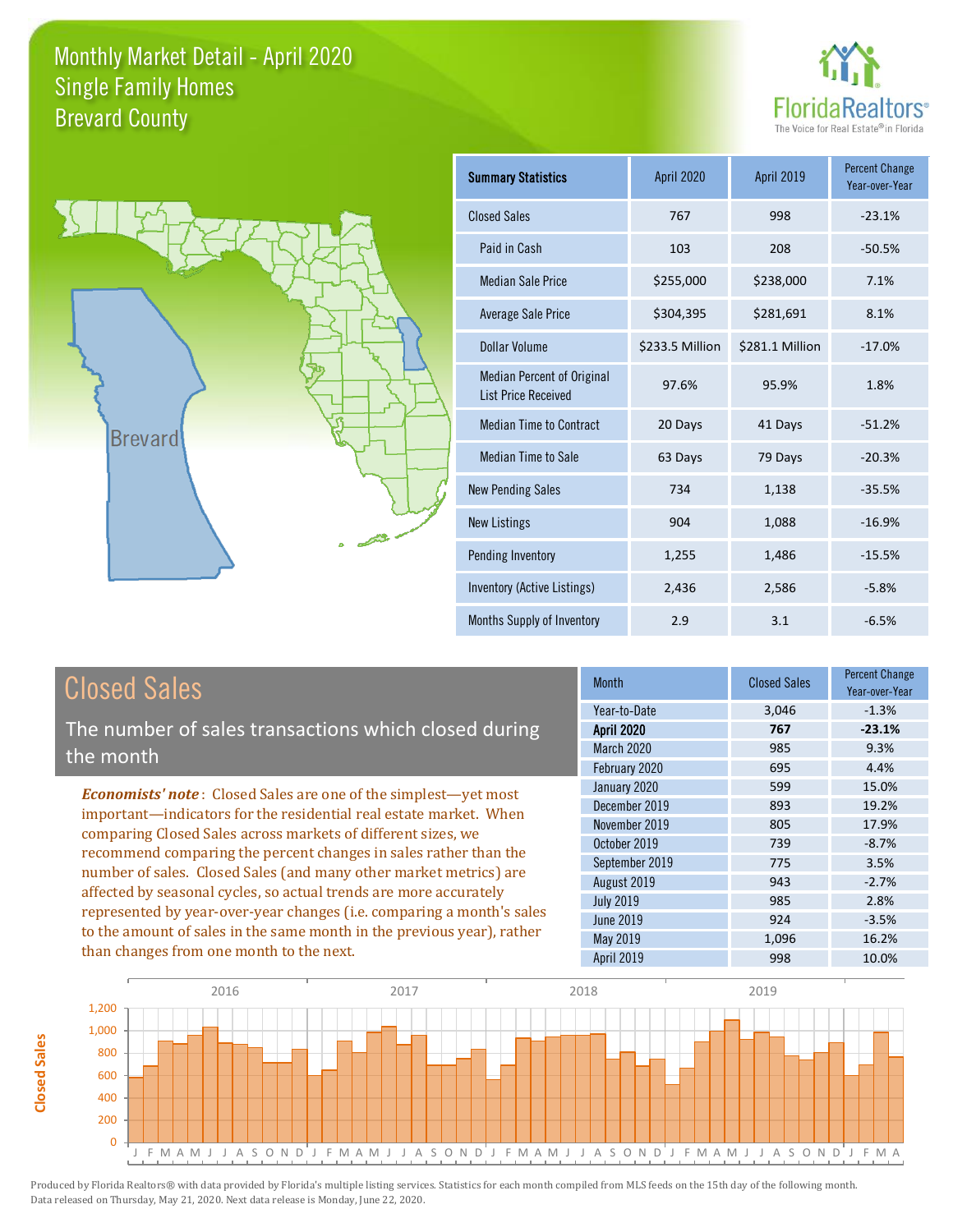

| Cash Sales                                                                     | <b>Month</b>      | Cash Sales | <b>Percent Change</b><br>Year-over-Year |
|--------------------------------------------------------------------------------|-------------------|------------|-----------------------------------------|
|                                                                                | Year-to-Date      | 597        | $-17.7%$                                |
| The number of Closed Sales during the month in which                           | <b>April 2020</b> | 103        | $-50.5%$                                |
| buyers exclusively paid in cash                                                | <b>March 2020</b> | 183        | $-2.1%$                                 |
|                                                                                | February 2020     | 146        | $-18.4%$                                |
|                                                                                | January 2020      | 165        | 9.3%                                    |
|                                                                                | December 2019     | 168        | $-4.5%$                                 |
| <b>Economists' note:</b> Cash Sales can be a useful indicator of the extent to | November 2019     | 170        | 13.3%                                   |
| which investors are participating in the market. Why? Investors are            | October 2019      | 162        | $-26.0%$                                |
| far more likely to have the funds to purchase a home available up front,       | September 2019    | 154        | $-16.3%$                                |
| whereas the typical homebuyer requires a mortgage or some other                | August 2019       | 197        | $-10.9%$                                |
| form of financing. There are, of course, many possible exceptions, so          | <b>July 2019</b>  | 204        | 1.0%                                    |
| this statistic should be interpreted with care.                                | June 2019         | 175        | $-9.3%$                                 |



## Cash Sales as a Percentage of Closed Sales

The percentage of Closed Sales during the month which were Cash Sales

*Economists' note* : This statistic is simply another way of viewing Cash Sales. The remaining percentages of Closed Sales (i.e. those not paid fully in cash) each month involved some sort of financing, such as mortgages, owner/seller financing, assumed loans, etc.

| Month             | <b>Percent of Closed</b><br>Sales Paid in Cash | <b>Percent Change</b><br>Year-over-Year |
|-------------------|------------------------------------------------|-----------------------------------------|
|                   |                                                |                                         |
| Year-to-Date      | 19.6%                                          | $-16.6%$                                |
| <b>April 2020</b> | 13.4%                                          | $-35.6%$                                |
| March 2020        | 18.6%                                          | $-10.6%$                                |
| February 2020     | 21.0%                                          | $-21.9%$                                |
| January 2020      | 27.5%                                          | $-5.2%$                                 |
| December 2019     | 18.8%                                          | $-20.0%$                                |
| November 2019     | 21.1%                                          | $-4.1%$                                 |
| October 2019      | 21.9%                                          | $-19.2%$                                |
| September 2019    | 19.9%                                          | $-19.1%$                                |
| August 2019       | 20.9%                                          | $-8.3%$                                 |
| <b>July 2019</b>  | 20.7%                                          | $-1.9%$                                 |
| <b>June 2019</b>  | 18.9%                                          | $-6.0%$                                 |
| May 2019          | 20.9%                                          | $-3.2%$                                 |
| <b>April 2019</b> | 20.8%                                          | 3.5%                                    |

May 2019 229 229 12.3%

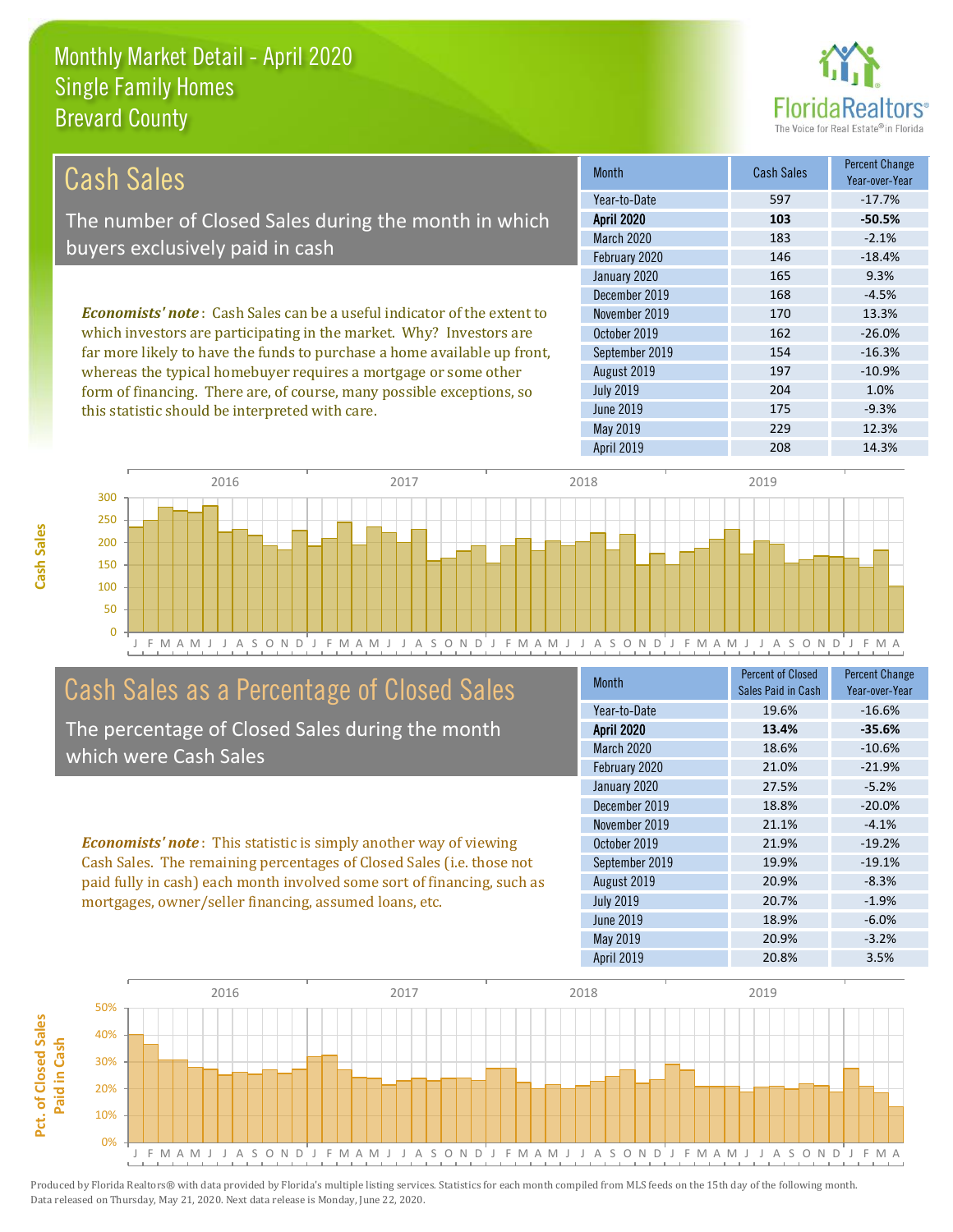the types of homes that sell can change over time.



| Median Sale Price                                                         | <b>Month</b>      | <b>Median Sale Price</b> | <b>Percent Change</b><br>Year-over-Year |
|---------------------------------------------------------------------------|-------------------|--------------------------|-----------------------------------------|
|                                                                           | Year-to-Date      | \$253,000                | 9.6%                                    |
| The median sale price reported for the month (i.e. 50%                    | <b>April 2020</b> | \$255,000                | 7.1%                                    |
| of sales were above and 50% of sales were below)                          | March 2020        | \$259,571                | 14.0%                                   |
|                                                                           | February 2020     | \$248,000                | 7.8%                                    |
|                                                                           | January 2020      | \$240,982                | 5.5%                                    |
| <b>Economists' note:</b> Median Sale Price is our preferred summary       | December 2019     | \$248,000                | 8.3%                                    |
| statistic for price activity because, unlike Average Sale Price, Median   | November 2019     | \$240,000                | 6.5%                                    |
| Sale Price is not sensitive to high sale prices for small numbers of      | October 2019      | \$240,000                | 4.3%                                    |
| homes that may not be characteristic of the market area. Keep in mind     | September 2019    | \$240,000                | 2.1%                                    |
| that median price trends over time are not always solely caused by        | August 2019       | \$234,000                | $-0.4%$                                 |
| changes in the general value of local real estate. Median sale price only | <b>July 2019</b>  | \$244,000                | 6.6%                                    |
| reflects the values of the homes that sold each month, and the mix of     | June 2019         | \$248,000                | 7.8%                                    |



## Average Sale Price

The average sale price reported for the month (i.e. total sales in dollars divided by the number of sales)

*Economists' note* : Usually, we prefer Median Sale Price over Average Sale Price as a summary statistic for home prices. However, Average Sale Price does have its uses—particularly when it is analyzed alongside the Median Sale Price. For one, the relative difference between the two statistics can provide some insight into the market for higher-end homes in an area.

| <b>Month</b>      | <b>Average Sale Price</b> | <b>Percent Change</b><br>Year-over-Year |
|-------------------|---------------------------|-----------------------------------------|
| Year-to-Date      | \$298,621                 | 8.6%                                    |
| <b>April 2020</b> | \$304,395                 | 8.1%                                    |
| March 2020        | \$304,720                 | 11.3%                                   |
| February 2020     | \$296,760                 | 8.0%                                    |
| January 2020      | \$283,356                 | 7.1%                                    |
| December 2019     | \$299,130                 | 8.5%                                    |
| November 2019     | \$286,042                 | 6.2%                                    |
| October 2019      | \$275,095                 | $-0.4%$                                 |
| September 2019    | \$274,869                 | 0.4%                                    |
| August 2019       | \$289,399                 | 6.1%                                    |
| <b>July 2019</b>  | \$289,093                 | 7.1%                                    |
| <b>June 2019</b>  | \$292,226                 | 6.5%                                    |
| May 2019          | \$286,339                 | 5.1%                                    |
| April 2019        | \$281,691                 | 3.8%                                    |

May 2019 **\$239,208** 6.3% April 2019 \$238,000 4.6%



Produced by Florida Realtors® with data provided by Florida's multiple listing services. Statistics for each month compiled from MLS feeds on the 15th day of the following month. Data released on Thursday, May 21, 2020. Next data release is Monday, June 22, 2020.

**Average Sale Price**

**Average Sale Price**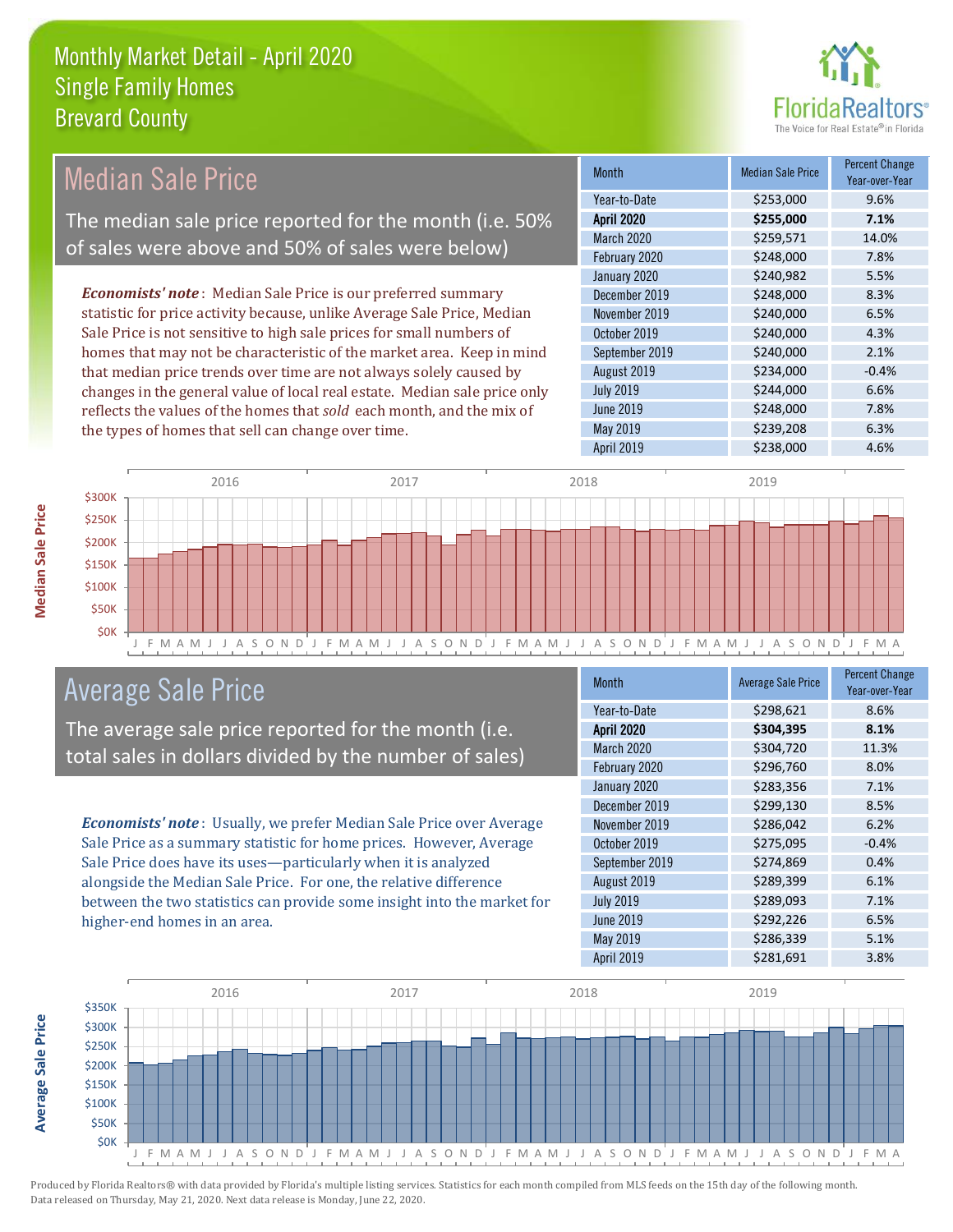

### Dollar Volume

The sum of the sale prices for all sales which closed during the month

*Economists' note* : Dollar Volume is simply the sum of all sale prices in a given time period, and can quickly be calculated by multiplying Closed Sales by Average Sale Price. It is a strong indicator of the health of the real estate industry in a market, and is of particular interest to real estate professionals, investors, analysts, and government agencies. Potential home sellers and home buyers, on the other hand, will likely be better served by paying attention to trends in the two components of Dollar Volume (i.e. sales and prices) individually.

| <b>Month</b>      | Dollar Volume   | <b>Percent Change</b><br>Year-over-Year |
|-------------------|-----------------|-----------------------------------------|
| Year-to-Date      | \$909.6 Million | 7.2%                                    |
| <b>April 2020</b> | \$233.5 Million | $-17.0%$                                |
| March 2020        | \$300.1 Million | 21.6%                                   |
| February 2020     | \$206.2 Million | 12.8%                                   |
| January 2020      | \$169.7 Million | 23.1%                                   |
| December 2019     | \$267.1 Million | 29.4%                                   |
| November 2019     | \$230.3 Million | 25.1%                                   |
| October 2019      | \$203.3 Million | $-9.0%$                                 |
| September 2019    | \$213.0 Million | 3.9%                                    |
| August 2019       | \$272.9 Million | 3.2%                                    |
| <b>July 2019</b>  | \$284.8 Million | 10.1%                                   |
| <b>June 2019</b>  | \$270.0 Million | 2.7%                                    |
| May 2019          | \$313.8 Million | 22.2%                                   |
| <b>April 2019</b> | \$281.1 Million | 14.2%                                   |



## Median Percent of Original List Price Received

The median of the sale price (as a percentage of the original list price) across all properties selling during the month

*Economists' note* : The Median Percent of Original List Price Received is useful as an indicator of market recovery, since it typically rises as buyers realize that the market may be moving away from them and they need to match the selling price (or better it) in order to get a contract on the house. This is usually the last measure to indicate a market has shifted from down to up, so it is what we would call a *lagging* indicator.

| <b>Month</b>      | Med. Pct. of Orig.         | <b>Percent Change</b> |
|-------------------|----------------------------|-----------------------|
|                   | <b>List Price Received</b> | Year-over-Year        |
| Year-to-Date      | 97.2%                      | 1.6%                  |
| <b>April 2020</b> | 97.6%                      | 1.8%                  |
| March 2020        | 97.3%                      | 1.6%                  |
| February 2020     | 97.1%                      | 1.9%                  |
| January 2020      | 96.5%                      | 1.5%                  |
| December 2019     | 96.9%                      | 1.6%                  |
| November 2019     | 97.1%                      | 1.1%                  |
| October 2019      | 96.6%                      | 0.6%                  |
| September 2019    | 97.0%                      | 0.5%                  |
| August 2019       | 96.7%                      | 0.1%                  |
| <b>July 2019</b>  | 96.5%                      | 0.0%                  |
| <b>June 2019</b>  | 96.7%                      | $-0.2%$               |
| May 2019          | 96.0%                      | $-0.7%$               |
| April 2019        | 95.9%                      | $-0.9%$               |



Produced by Florida Realtors® with data provided by Florida's multiple listing services. Statistics for each month compiled from MLS feeds on the 15th day of the following month. Data released on Thursday, May 21, 2020. Next data release is Monday, June 22, 2020.

Med. Pct. of Orig.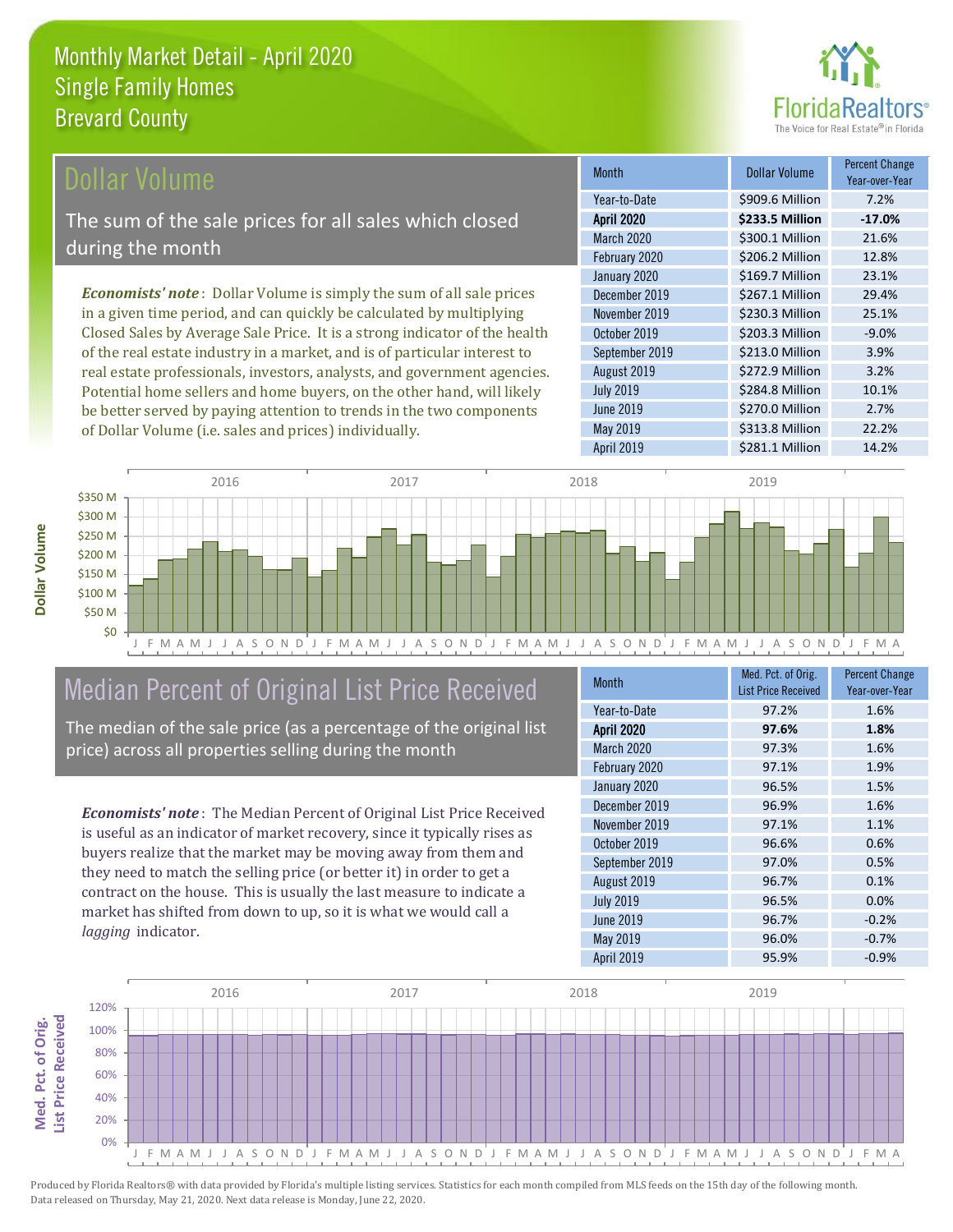

32 Days 10.3%

June 2019 **36 Days** 38.5%

July 2019

#### 38 Days -33.3% January 2020 36 Days -33.3% August 2019 30 Days 6.3% Month Month Median Time to **Contract** Percent Change Year-over-Year April 2020 **20 Days -51.2%** Year-to-Date 30 Days -37.5% March 2020 31 Days -36.7% February 2020 October 2019 38 Days 11.8% September 2019 31 Days 3.3% December 2019 30 Days -31.8% November 2019 29 Days -25.6% *Economists' note* : Like Time to Sale, Time to Contract is a measure of the length of the home selling process calculated for sales which closed during the month. The difference is that Time to Contract measures the number of days between the initial listing of a property and the signing of the contract which eventually led to the closing of the sale. **Median Time to Contract** The median number of days between the listing date and contract date for all Closed Sales during the month

May 2019 **38 Days** 40.7% April 2019 **41 Days** 51.9% numbers of cash sales. 40 50 60 2016 2017 2018 2019

## **Median Time to Median Time to Contract**

|              | 2016                                                   | 201.                                                              | 2018                                                                                | 2019                                                            |
|--------------|--------------------------------------------------------|-------------------------------------------------------------------|-------------------------------------------------------------------------------------|-----------------------------------------------------------------|
| 60           |                                                        |                                                                   |                                                                                     |                                                                 |
| 50           |                                                        |                                                                   |                                                                                     |                                                                 |
| 40           |                                                        |                                                                   |                                                                                     |                                                                 |
| $30 +$       |                                                        |                                                                   |                                                                                     |                                                                 |
| 20           |                                                        |                                                                   |                                                                                     |                                                                 |
| 10           |                                                        |                                                                   |                                                                                     |                                                                 |
|              |                                                        |                                                                   |                                                                                     |                                                                 |
| $\mathbf{O}$ |                                                        |                                                                   |                                                                                     |                                                                 |
|              | J F M A<br>M<br>N<br>$\Box$<br>$S \cap$<br>$^+$ A $^-$ | $\varsigma$<br>$\Box$<br>F<br>$\cap$<br>N<br>NЛ.<br>$\Delta$<br>Д | E<br>$\varsigma$<br>$\cap$<br>$\mathbb{N}$<br>M<br>$\Lambda$<br>Δ<br>$\overline{A}$ | F<br>N<br>$\Box$<br>M A<br>$\Delta$<br>M.<br>$\Lambda$<br>$A$ . |
|              |                                                        |                                                                   |                                                                                     |                                                                 |

## Median Time to Sale

The median number of days between the listing date and closing date for all Closed Sales during the month

When the gap between Median Time to Contract and Median Time to Sale grows, it is usually a sign of longer closing times and/or declining

*Economists' note* : Time to Sale is a measure of the length of the home selling process, calculated as the number of days between the initial listing of a property and the closing of the sale. *Median* Time to Sale is the amount of time the "middle" property selling this month was on the market. That is, 50% of homes selling this month took *less* time to sell, and 50% of homes took *more* time to sell. Median Time to Sale gives a more accurate picture than Average Time to Sale, which can be skewed upward by small numbers of properties taking an abnormally long time to sell.

| <b>Month</b>      | <b>Median Time to Sale</b> | <b>Percent Change</b><br>Year-over-Year |
|-------------------|----------------------------|-----------------------------------------|
| Year-to-Date      | 75 Days                    | $-14.8%$                                |
| <b>April 2020</b> | 63 Days                    | $-20.3%$                                |
| March 2020        | 75 Days                    | $-16.7%$                                |
| February 2020     | 83 Days                    | $-11.7%$                                |
| January 2020      | 79 Days                    | $-14.1%$                                |
| December 2019     | 69 Days                    | $-15.9%$                                |
| November 2019     | 67 Days                    | $-15.2%$                                |
| October 2019      | 77 Days                    | 5.5%                                    |
| September 2019    | 73 Days                    | 2.8%                                    |
| August 2019       | 71 Days                    | 0.0%                                    |
| <b>July 2019</b>  | 74 Days                    | 7.2%                                    |
| <b>June 2019</b>  | 75 Days                    | 11.9%                                   |
| May 2019          | 79 Days                    | 17.9%                                   |
| April 2019        | 79 Days                    | 19.7%                                   |

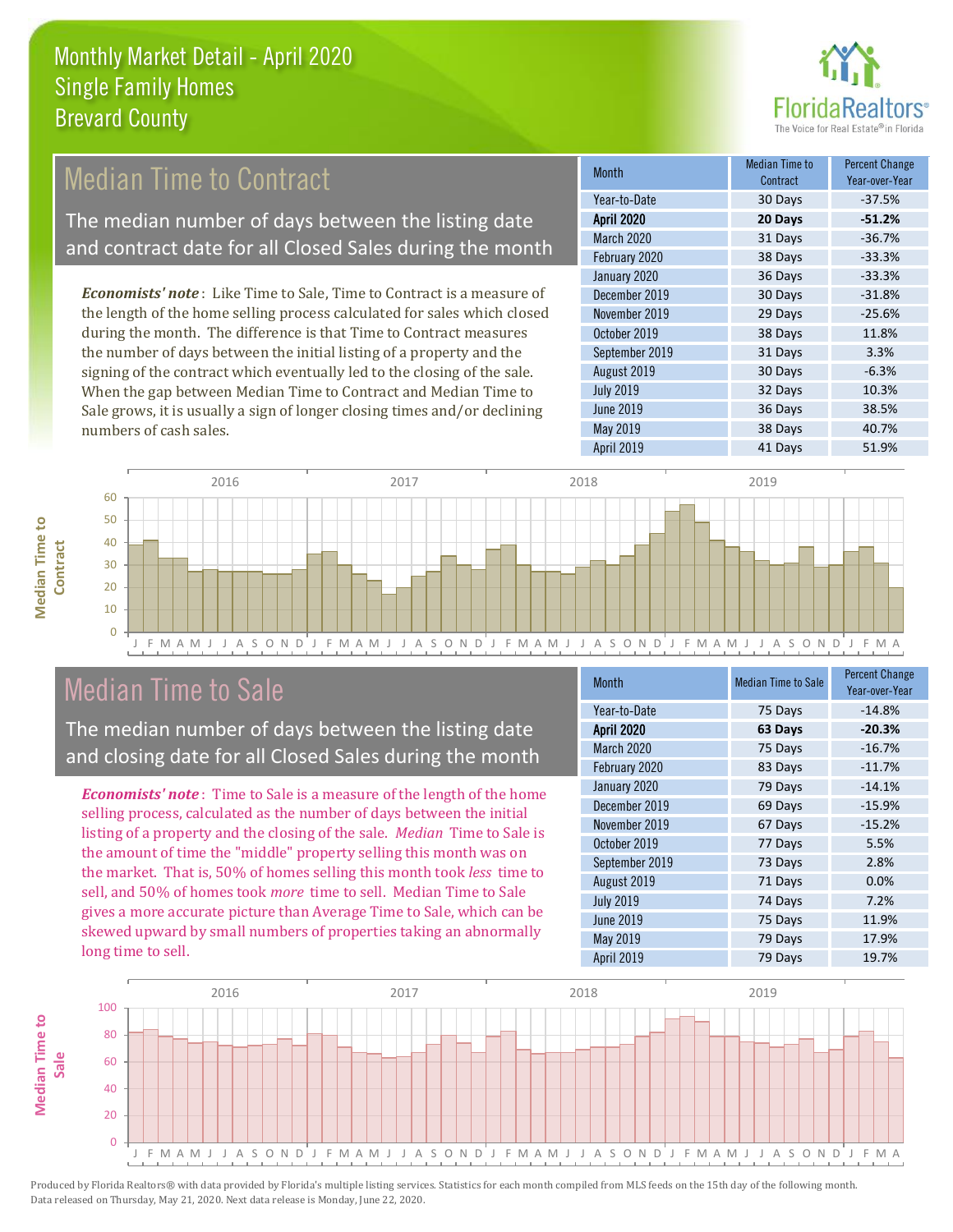distressed properties for sale.



| <b>New Pending Sales</b>                                                      | <b>Month</b>      | <b>New Pending Sales</b> | <b>Percent Change</b><br>Year-over-Year |
|-------------------------------------------------------------------------------|-------------------|--------------------------|-----------------------------------------|
|                                                                               | Year-to-Date      | 3,692                    | $-9.0\%$                                |
| The number of listed properties that went under                               | <b>April 2020</b> | 734                      | $-35.5%$                                |
| contract during the month                                                     | <b>March 2020</b> | 930                      | $-18.8%$                                |
|                                                                               | February 2020     | 1,075                    | 16.2%                                   |
|                                                                               | January 2020      | 953                      | 12.0%                                   |
| <b>Economists' note:</b> Because of the typical length of time it takes for a | December 2019     | 688                      | 12.4%                                   |
| sale to close, economists consider Pending Sales to be a decent               | November 2019     | 828                      | 22.8%                                   |
| indicator of potential future Closed Sales. It is important to bear in        | October 2019      | 935                      | 22.7%                                   |
| mind, however, that not all Pending Sales will be closed successfully.        | September 2019    | 784                      | $-1.4%$                                 |
| So, the effectiveness of Pending Sales as a future indicator of Closed        | August 2019       | 893                      | $-1.0\%$                                |
| Sales is susceptible to changes in market conditions such as the              | <b>July 2019</b>  | 1,005                    | 7.7%                                    |
| availability of financing for homebuyers and the inventory of                 | June 2019         | 988                      | 0.3%                                    |



# New Listings

The number of properties put onto the market during the month

*Economists' note* : New Listings tend to rise in delayed response to increasing prices, so they are often seen as a lagging indicator of market health. As prices rise, potential sellers raise their estimations of value—and in the most recent cycle, rising prices have freed up many potential sellers who were previously underwater on their mortgages. Note that in our calculations, we take care to not include properties that were recently taken off the market and quickly relisted, since these are not really *new* listings.

| Month             | <b>New Listings</b> | <b>Percent Change</b><br>Year-over-Year |
|-------------------|---------------------|-----------------------------------------|
| Year-to-Date      | 4,300               | $-1.2%$                                 |
| <b>April 2020</b> | 904                 | $-16.9%$                                |
| March 2020        | 1,216               | 8.5%                                    |
| February 2020     | 1,110               | 4.7%                                    |
| January 2020      | 1,070               | $-1.3%$                                 |
| December 2019     | 750                 | 7.1%                                    |
| November 2019     | 959                 | 1.2%                                    |
| October 2019      | 1,092               | 4.0%                                    |
| September 2019    | 909                 | $-2.5%$                                 |
| August 2019       | 983                 | $-19.1%$                                |
| <b>July 2019</b>  | 1,091               | 0.6%                                    |
| <b>June 2019</b>  | 1,023               | $-10.3%$                                |
| May 2019          | 1,122               | $-16.0%$                                |
| <b>April 2019</b> | 1,088               | $-5.9%$                                 |

May 2019 1,022 -1.5%



Produced by Florida Realtors® with data provided by Florida's multiple listing services. Statistics for each month compiled from MLS feeds on the 15th day of the following month. Data released on Thursday, May 21, 2020. Next data release is Monday, June 22, 2020.

**New Listings**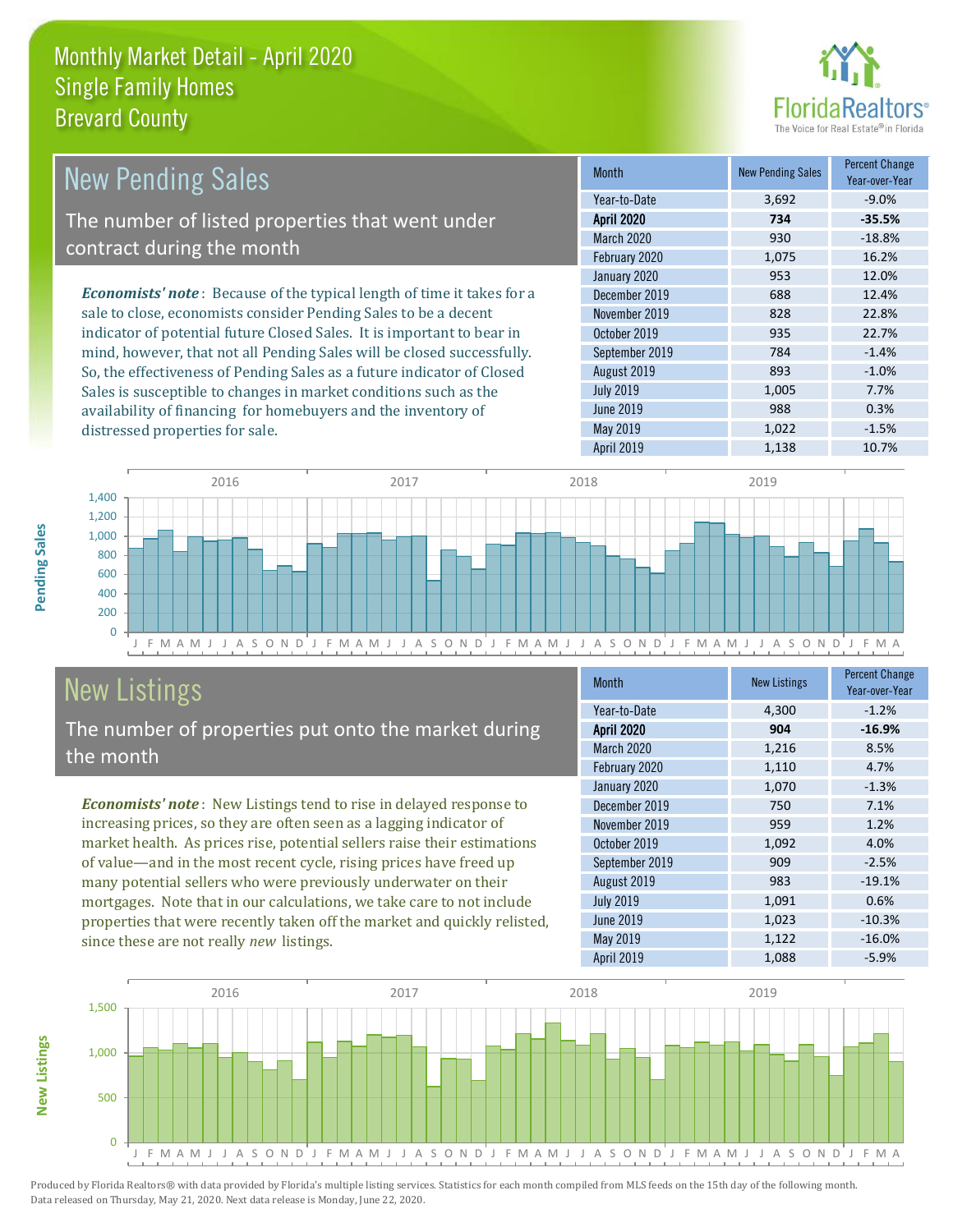

| Inventory (Active Listings)                                                  | <b>Month</b>      |
|------------------------------------------------------------------------------|-------------------|
|                                                                              | YTD (Monthly Avg) |
| The number of property listings active at the end of                         | <b>April 2020</b> |
|                                                                              | March 2020        |
| the month                                                                    | February 2020     |
| <b>Economists' note</b> : There are a number of ways to define and calculate | January 2020      |
|                                                                              | December 2019     |
|                                                                              | November 2019     |
| Inventory. Our method is to simply count the number of active listings       | $0 \cup 1$ $0010$ |

on the last day of the month, and hold this number to compare with the same month the following year. Inventory rises when New Listings are outpacing the number of listings that go off-market (regardless of whether they actually sell). Likewise, it falls when New Listings aren't keeping up with the rate at which homes are going off-market.

| <b>Month</b>             | Inventory | Percent Change<br>Year-over-Year |
|--------------------------|-----------|----------------------------------|
| <b>YTD (Monthly Avg)</b> | 2,333     | $-17.1%$                         |
| <b>April 2020</b>        | 2,436     | $-5.8%$                          |
| March 2020               | 2,387     | $-13.8%$                         |
| February 2020            | 2,238     | $-24.2%$                         |
| January 2020             | 2,272     | $-22.9%$                         |
| December 2019            | 2,235     | $-20.4%$                         |
| November 2019            | 2,332     | $-20.1%$                         |
| October 2019             | 2,348     | $-16.3%$                         |
| September 2019           | 2,313     | $-12.1%$                         |
| August 2019              | 2,314     | $-15.2%$                         |
| <b>July 2019</b>         | 2,405     | $-6.3%$                          |
| <b>June 2019</b>         | 2,433     | $-3.3%$                          |
| May 2019                 | 2,553     | $-0.2%$                          |
| April 2019               | 2,586     | 7.7%                             |



## Months Supply of Inventory

An estimate of the number of months it will take to deplete the current Inventory given recent sales rates

*Economists' note* : MSI is a useful indicator of market conditions. The benchmark for a balanced market (favoring neither buyer nor seller) is 5.5 months of inventory. Anything higher is traditionally a buyers' market, and anything lower is a sellers' market. There is no single accepted way of calculating MSI. A common method is to divide current Inventory by the most recent month's Closed Sales count, but this count is a usually poor predictor of future Closed Sales due to seasonal cycles. To eliminate seasonal effects, we use the 12-month average of monthly Closed Sales instead.

| Month                    | <b>Months Supply</b> | <b>Percent Change</b><br>Year-over-Year |
|--------------------------|----------------------|-----------------------------------------|
| <b>YTD (Monthly Avg)</b> | 3.0                  | $-11.8%$                                |
| <b>April 2020</b>        | 2.9                  | $-6.5%$                                 |
| March 2020               | 2.7                  | $-20.6%$                                |
| February 2020            | 2.6                  | $-27.8%$                                |
| January 2020             | 2.6                  | $-27.8%$                                |
| December 2019            | 2.6                  | $-23.5%$                                |
| November 2019            | 2.8                  | $-20.0%$                                |
| October 2019             | 2.8                  | $-15.2%$                                |
| September 2019           | 2.8                  | $-12.5%$                                |
| August 2019              | 2.8                  | $-15.2%$                                |
| <b>July 2019</b>         | 2.9                  | $-6.5%$                                 |
| <b>June 2019</b>         | 2.9                  | $-6.5%$                                 |
| May 2019                 | 3.0                  | $-3.2%$                                 |
| <b>April 2019</b>        | 3.1                  | 6.9%                                    |

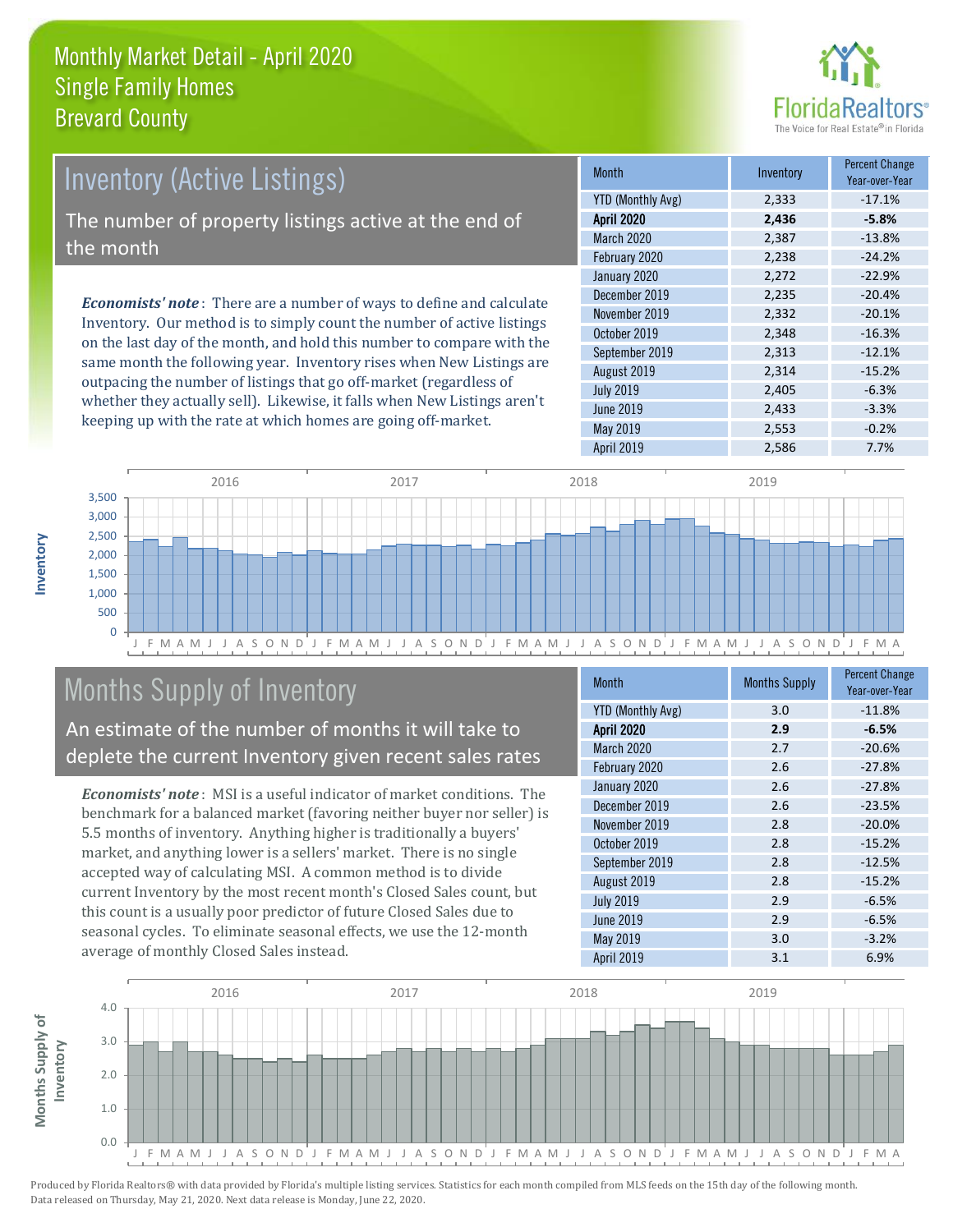

## Closed Sales by Sale Price

The number of sales transactions which closed during the month

*Economists' note:* Closed Sales are one of the simplest—yet most important—indicators for the residential real estate market. When comparing Closed Sales across markets of different sizes, we recommend comparing the percent changes in sales rather than the number of sales. Closed Sales (and many other market metrics) are affected by seasonal cycles, so actual trends are more accurately represented by year-over-year changes (i.e. comparing a month's sales to the amount of sales in the same month in the previous year), rather than changes from one month to the next.

| Sale Price            | <b>Closed Sales</b> | <b>Percent Change</b><br>Year-over-Year |
|-----------------------|---------------------|-----------------------------------------|
| Less than \$50,000    | 2                   | 100.0%                                  |
| $$50,000 - $99,999$   | 5                   | $-78.3%$                                |
| $$100,000 - $149,999$ | 39                  | $-64.5%$                                |
| $$150,000 - $199,999$ | 172                 | $-13.1%$                                |
| \$200,000 - \$249,999 | 145                 | $-31.0%$                                |
| \$250,000 - \$299,999 | 122                 | $-18.1%$                                |
| \$300,000 - \$399,999 | 132                 | $-12.6%$                                |
| \$400,000 - \$599,999 | 113                 | 0.9%                                    |
| \$600,000 - \$999,999 | 31                  | $-13.9%$                                |
| \$1,000,000 or more   | 6                   | $-25.0%$                                |



#### Median Time to Contract by Sale Price The median number of days between the listing date and contract date for all Closed Sales during the month

*Economists' note* : Like Time to Sale, Time to Contract is a measure of the length of the home selling process calculated for sales which closed during the month. The difference is that Time to Contract measures the number of days between the initial listing of a property and the signing of the contract which eventually led to the closing of the sale. When the gap between Median Time to Contract and Median Time to Sale grows, it is usually a sign of longer closing times and/or declining numbers of cash sales.

| Sale Price            | <b>Median Time to</b><br>Contract | <b>Percent Change</b><br>Year-over-Year |
|-----------------------|-----------------------------------|-----------------------------------------|
| Less than \$50,000    | 10 Days                           | 233.3%                                  |
| \$50,000 - \$99,999   | 16 Days                           | $-20.0%$                                |
| $$100,000 - $149,999$ | 37 Days                           | 19.4%                                   |
| $$150,000 - $199,999$ | 15 Days                           | $-63.4%$                                |
| \$200,000 - \$249,999 | 20 Days                           | $-47.4%$                                |
| \$250,000 - \$299,999 | 17 Days                           | $-61.4%$                                |
| \$300,000 - \$399,999 | 28 Days                           | $-39.1%$                                |
| \$400,000 - \$599,999 | 28 Days                           | $-44.0%$                                |
| \$600,000 - \$999,999 | 31 Days                           | $-74.6%$                                |
| \$1,000,000 or more   | 84 Days                           | 189.7%                                  |



Produced by Florida Realtors® with data provided by Florida's multiple listing services. Statistics for each month compiled from MLS feeds on the 15th day of the following month. Data released on Thursday, May 21, 2020. Next data release is Monday, June 22, 2020.

**Median Time to Contract**

**Median Time to Contract**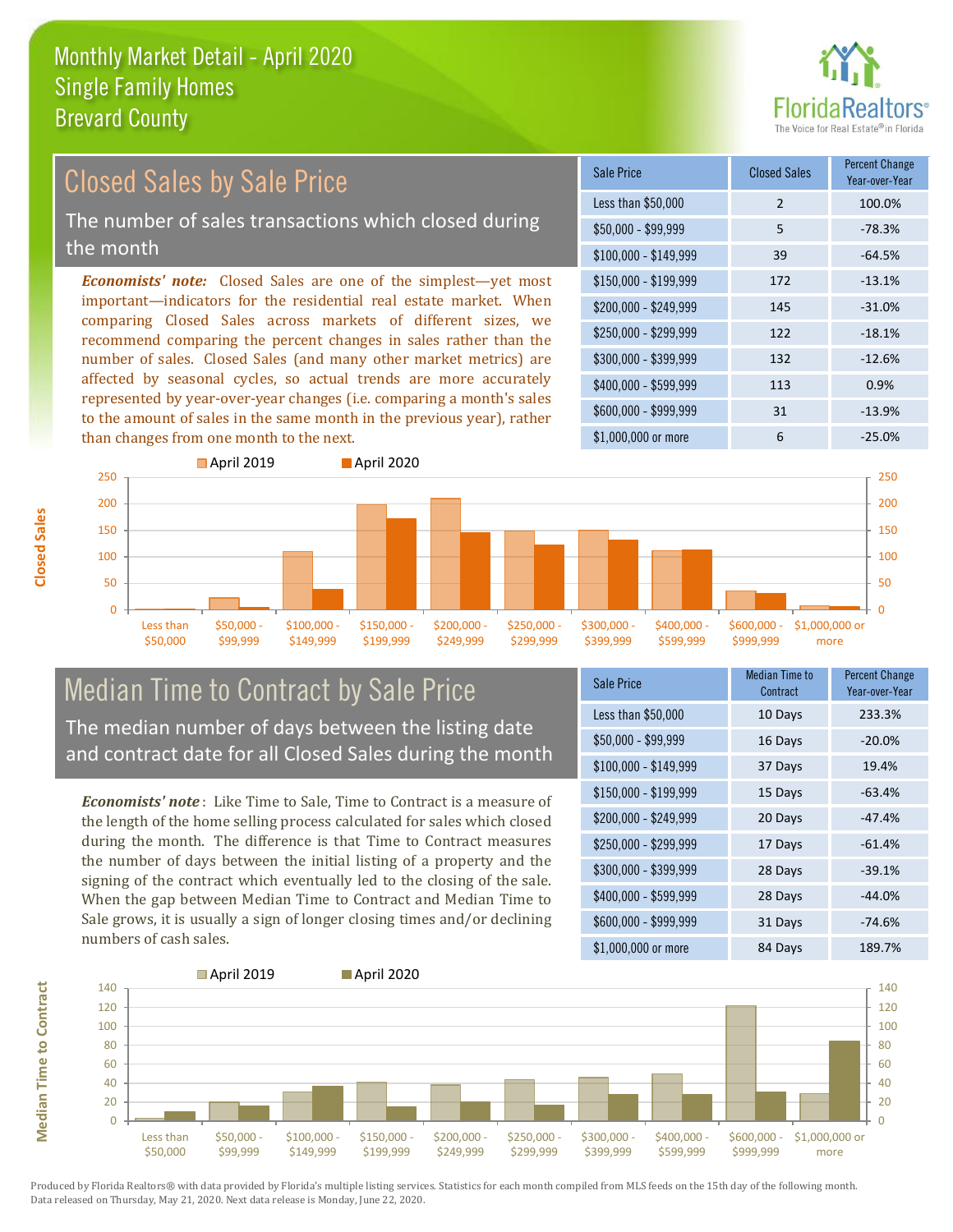

# New Listings by Initial Listing Price

The number of properties put onto the market during the month

*Economists' note:* New Listings tend to rise in delayed response to increasing prices, so they are often seen as a lagging indicator of market health. As prices rise, potential sellers raise their estimations of value—and in the most recent cycle, rising prices have freed up many potential sellers who were previously underwater on their mortgages. Note that in our calculations, we take care to not include properties that were recently taken off the market and quickly relisted, since these are not really *new* listings.

| <b>Initial Listing Price</b> | <b>New Listings</b> | <b>Percent Change</b><br>Year-over-Year |
|------------------------------|---------------------|-----------------------------------------|
| Less than \$50,000           | 3                   | 0.0%                                    |
| $$50,000 - $99,999$          | 14                  | $-50.0\%$                               |
| $$100,000 - $149,999$        | 50                  | $-46.8%$                                |
| $$150,000 - $199,999$        | 153                 | $-27.8%$                                |
| \$200,000 - \$249,999        | 185                 | $-14.7%$                                |
| \$250,000 - \$299,999        | 159                 | $-10.7%$                                |
| \$300,000 - \$399,999        | 157                 | $-8.7%$                                 |
| \$400,000 - \$599,999        | 124                 | 5.1%                                    |
| \$600,000 - \$999,999        | 49                  | $-7.5%$                                 |
| \$1,000,000 or more          | 10                  | $-23.1%$                                |



### Inventory by Current Listing Price The number of property listings active at the end of the month

*Economists' note* : There are a number of ways to define and calculate Inventory. Our method is to simply count the number of active listings on the last day of the month, and hold this number to compare with the same month the following year. Inventory rises when New Listings are outpacing the number of listings that go off-market (regardless of whether they actually sell). Likewise, it falls when New Listings aren't keeping up with the rate at which homes are going off-market.

| <b>Current Listing Price</b> | Inventory | Percent Change<br>Year-over-Year |
|------------------------------|-----------|----------------------------------|
| Less than \$50,000           | 4         | $-42.9%$                         |
| $$50,000 - $99,999$          | 36        | 2.9%                             |
| $$100,000 - $149,999$        | 120       | $-23.1%$                         |
| $$150,000 - $199,999$        | 317       | $-13.6%$                         |
| \$200,000 - \$249,999        | 403       | 3.1%                             |
| \$250,000 - \$299,999        | 397       | 8.5%                             |
| \$300,000 - \$399,999        | 386       | $-11.7%$                         |
| \$400,000 - \$599,999        | 434       | 2.4%                             |
| \$600,000 - \$999,999        | 233       | $-12.4%$                         |
| \$1,000,000 or more          | 106       | $-22.6%$                         |



Produced by Florida Realtors® with data provided by Florida's multiple listing services. Statistics for each month compiled from MLS feeds on the 15th day of the following month. Data released on Thursday, May 21, 2020. Next data release is Monday, June 22, 2020.

**Inventory**